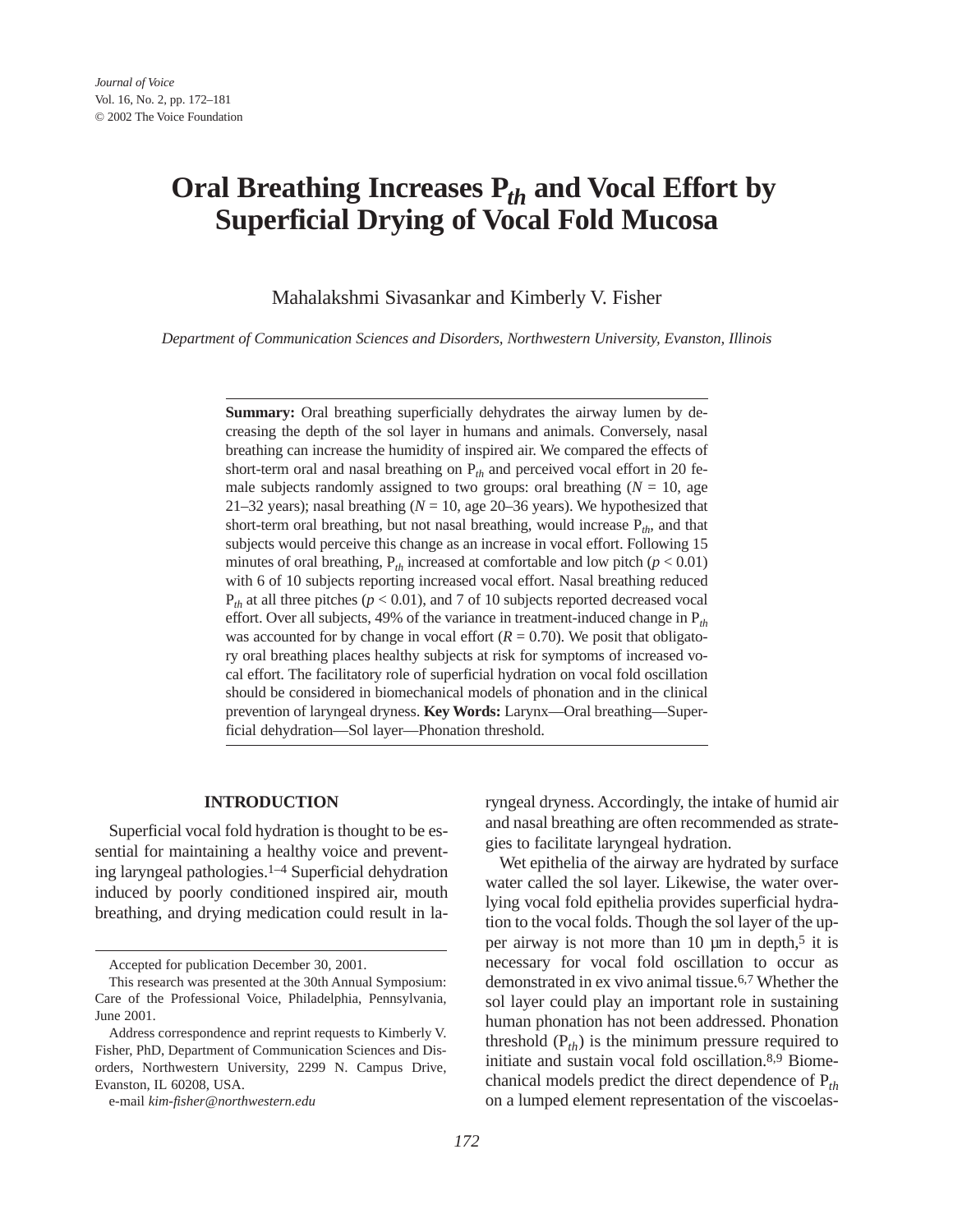tic properties of the mucosa. Analytically P*th* was shown to increase when frictional energy losses (the viscous modulus) of the mucosa increase relative to the energy stored by the mucosa (the elastic modulus).8,10 In these accounts, the effects of the sol layer in superficial hydration were not explicitly considered, although water is transported from the sol layer into the lamina propria, $11$  and the presence of the sol layer may reduce surface drag and adhesiveness of the vocal folds.

In order to appreciate the role of the sol layer in sustaining phonation, it is important to induce superficial dehydration of the vocal folds. This study induced superficial dehydration by using 15 minutes of oral breathing, a natural task of short duration thought not to desiccate the underlying lamina propria. Oral breathing, but not nasal breathing, causes superficial dehydration of healthy tracheal and bronchial airway epithelia by decreasing the depth of the sol layer in vivo.12,13 Data to show that oral breathing, but not nasal breathing, increases P*th* and perceived vocal effort would support the recognition of the sol layer in molecular models of mucosal rheology. Oral breathing is common during singing, teaching, exercising, and loud speaking. Results from this study may lead to the development of new strategies for preventing voice symptoms in healthy speakers from at-risk populations.

The present study examined the effects of oral and nasal breathing on P*th* and vocal effort. We hypothesized that short-term oral breathing, but not nasal breathing, would increase  $P_{th}$ , and that subjects would perceive this change as an increase in vocal effort. Such data would provide support for the role of sol layer in regulating  $P_{th}$ .

# **METHODS**

# **Subjects**

Twenty female students (ages  $21-36$  years, mean  $=$ 25 years) with perceptually normal speech and voice participated in this study (Table 1). All reported good general health, normal hearing, and no upper respiratory tract infection. Subjects presented a normal larynx as indicated by rigid oral videolaryngostroboscopy (Kay Elemetrics 9100, Lincoln Park, NJ). None were taking medications other than birth control. All were naïve to the purposes of the study.

The subjects were randomly assigned to one of two groups (oral breathing and nasal breathing). Oralbreathing subjects ranged in age from 21 to 32 years  $(mean = 25 \text{ years})$ . One subject in the oral-breathing

| <b>Nasal Breathing</b> |             |                         | <b>Oral Breathing</b> |             |                  |
|------------------------|-------------|-------------------------|-----------------------|-------------|------------------|
| Subject #              | Age (years) | <b>Training (years)</b> | Subject #             | Age (years) | Training (years) |
| 1                      | 24          | 10                      | 11                    | 23          | $\overline{0}$   |
| $\overline{2}$         | 26          | $\theta$                | 12                    | 29          | $\boldsymbol{0}$ |
| 3                      | 27          | $\Omega$                | 13                    | 23          | $\overline{0}$   |
| $\overline{4}$         | 25          | $\Omega$                | 14                    | 22          | $\overline{0}$   |
| 5                      | 20          | 1.5                     | 15                    | 31          | $\overline{0}$   |
| 6                      | 24          | $\Omega$                | 16                    | 32          | $\overline{0}$   |
| 7                      | 26          | $\theta$                | 17                    | 21          | $\overline{0}$   |
| 8                      | 22          | $\Omega$                | 18                    | 23          | 3                |
| 9                      | 36          | $\theta$                | 19                    | 26          | $\boldsymbol{0}$ |
| 10                     | 25          | $\Omega$                | 20                    | 25          | $\overline{0}$   |
| Mean                   | 25.5        | 1.15                    |                       | 25.5        | 0.3              |
| <b>SD</b>              | 4.2         | 3.14                    |                       | 3.9         | 0.94             |

**TABLE 1.** *Subject Characteristics* 

*Abbreviation:* SD, standard deviation.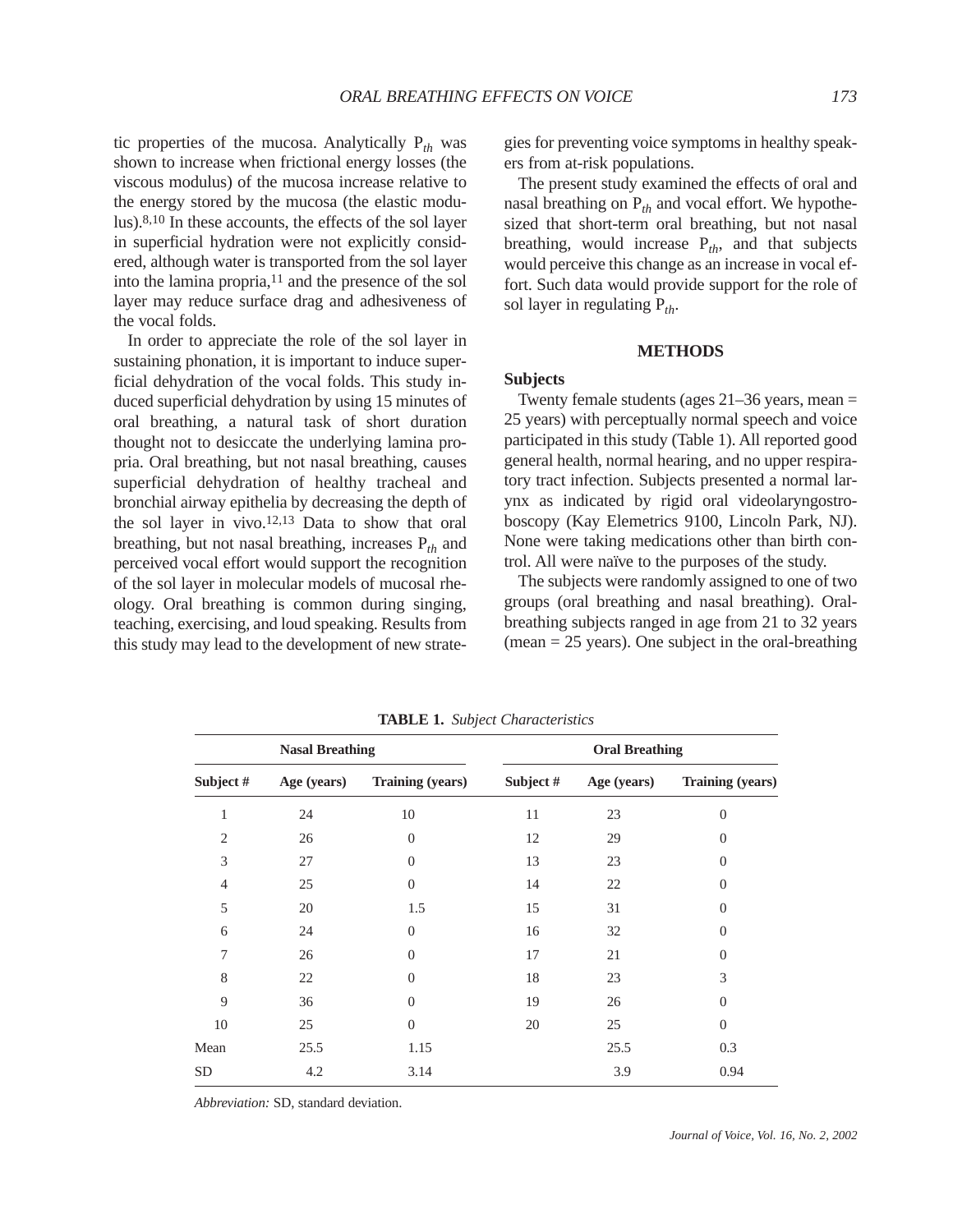group had received vocal training for a period of three years (S8). In the nasal-breathing group, ages ranged from 20 to 36 years (mean  $= 25$  years). One subject in the nasal breathing group (S1) had received vocal training for a period of 10 years. An unpaired Student's *t*-test confirmed that groups did not differ by age  $(t = 0.00, p = 1.00)$ , and vocal training  $(t = 0.76, p = 0.45).$ 

# **Instrumentation**

A vented pneumotachograph mask was fitted with low-bandwidth and wide-bandwidth differential pressure transducers (Glottal Enterprises PTL-1, PTW-1, Syracuse, NY). The low-bandwidth transducer, housed on the left side of the face mask, was coupled to a disposable 1-inch plastic tube placed translabially at a 45° angle inside the subject's mouth to collect oral pressure. The wide-bandwidth transducer was housed on the right side of the face mask to collect the combined oral-nasal airflow. The output from both transducers was led to a two-channel airflow system (Glottal Enterprises, MSIF-2) where the airflow signal was manually inverse filtered in order to generate the glottal volume velocity airflow. The volume velocity flow and pressure signals were amplified and digitized at 2 kHz and 200 Hz, respectively using a MacLab/8s AD (ADInstruments, Castle Hill, Australia) converter and a Power Macintosh 7500/1000 computer (Apple Computers Inc., Cupertino, CA). MacLab/s version 3.5 (ADInstruments) software was used to display and store the data. Flow and pressure signals were calibrated prior to data collection for each subject.

## **Protocols**

All measurements were carried out in a quiet room with ambient humidity of  $20\% \pm 2\%$ . To determine the maximum vocal pitch, subjects performed a pitch glide on vowel  $/\alpha$  ascending from a comfortable speaking pitch to their highest pitch. The subject was prompted to produce higher pitches until a maximum pitch was reached. The highest musical note that a subject could sustain for 1 s was taken as the maximum vocal pitch. An electronic keyboard was used to match the highest pitch produced to the nearest semitone. Likewise, to determine the minimum vocal pitch, each subject produced a downward glide on  $/a/$ beginning at a comfortable pitch and ending on the lowest pitch that could be sustained for 1 s. The vocal pitch range was then calculated as the difference in semitones between the lowest and highest musical notes sustained for 1 s. The 10th, 20th, and 80th percentile pitches were calculated relative to the semitone range,4,14,15 and are hereafter called low, comfortable, and high target pitches, respectively. These three target pitches were controlled for the remainder of the experiment due to the direct dependence of P*th* on vocal  $F_0$ .

Subjects were taught to perform the threshold task.4,16 Each subject was instructed to produce a five-syllable string of /pi/ "as smoothly as possible on a single breath." The subject was instructed to speak "as softly as possible but not to whisper." The investigator modeled a syllable repetition rate of 1.5 syllables per second. The flow mask was placed snugly over the subject's nose and mouth. The comfortable target pitch was provided on the keyboard prior to each task and the experimenter modeled the target pitch once. At the comfortable pitch, the subject practiced a suprathreshold syllable series, and then an "even softer" syllable series just above a whisper. The subjects viewed the practice trials on the computer monitor for feedback from the experimenter. Subjects were instructed to make the glottal volume velocity waveform "as small (in amplitude) as possible, but not flat." Subjects practiced until they could produce oral pressure peaks consistently near a minimum threshold below which oscillation in the glottal volume velocity waveform was absent. Subthreshold trials (with absent or intermittent voicing oscillation in the glottal volume velocity) were excluded and the subject was reinstructed to "speak softly but not to whisper." Trials were excluded and repeated if they differed from the targeted pitches by  $\geq$  1 ST. Trials were also excluded if oral flow  $>$  12 mL/s was observed during the /p/, suggestive of either poor lip seal or velopharyngeal opening.16

Following three to five practice trials, each subject executed the pretreatment tasks. Subjects produced five /pi/ syllables at comfortable pitch and this constituted one trial. Subjects produced five such trials. This protocol was replicated at low pitch and the high target pitch resulting in five syllable strings at the three pitch conditions.

To obtain an estimate of patient-perceived vocal effort, subjects next sang "Happy Birthday" in their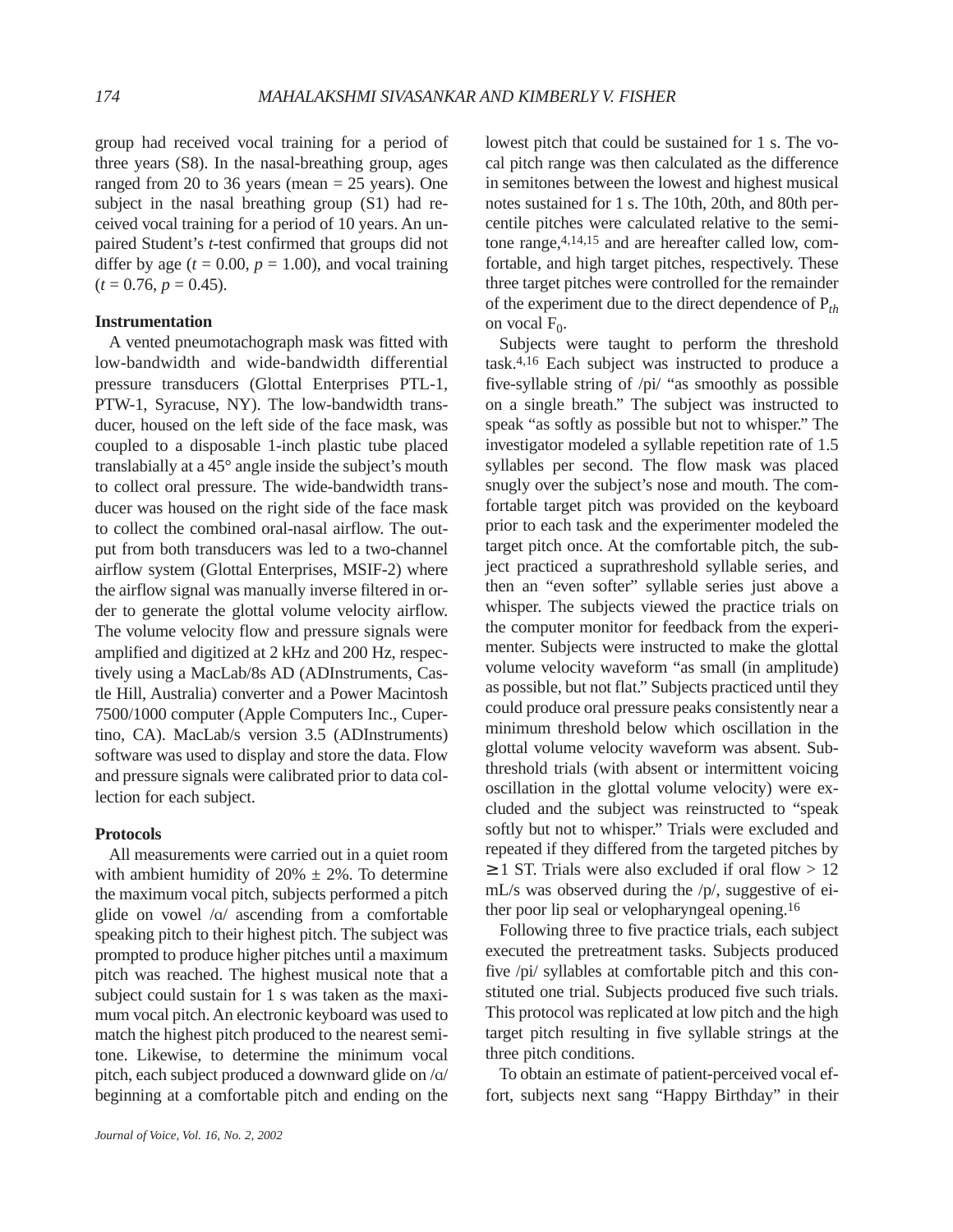quietest voice starting at the 50th percentile of their pitch range. After singing, subjects rated their vocal effort on a magnitude estimation scale, where a value of 100 represented usual effort, a value of 50 represented half the usual effort and a value of 200 represented twice the usual effort.<sup>14</sup> The same procedures were used to obtain posttreatment pressures and effort ratings. Subjects were shown their previous vocal effort ratings to reduce scale drift.

Following the pretreatment measures, subjects performed either oral breathing or nasal breathing for 15 min. To enforce oral breathing, a subject's nostrils were occluded with snugly fitting, hypoallergenic, nontoxic, disposable putty (Santa Barbara Medico, Inc., Santa Barbara, CA) The flow mask was placed over the subject's nose and mouth. The subject sniffed strongly through the nose. Absence of inspiratory nasal flow during the sniff confirmed adequate nasal occlusion. The flow mask was removed, and the subject sat at rest, breathing orally, and not speaking for 15 minutes. A 15-min challenge was expected to result in a reduction of sol layer depth and respiratory tract fluid output, $17$  as well as to potentially affect voice production<sup>18</sup> but was not expected to dessicate the mucosa in vivo. The experimenter visually monitored the subject to confirm open lip posture consistent with oral breathing. After fifteen minutes of oral breathing, the putty was removed and P*th* and vocal effort protocols were replicated. Subjects in the nasal-breathing group were instructed to close their lips, breathe nasally, and not speak for 15 minutes. The experimenter visually monitored the subject for closed-mouth posture. After 15 minutes of nasal breathing the  $P_{th}$  and vocal effort protocols were replicated. No subject spoke during the assigned breathing task and upon questioning, all indicated that they had not changed from the assigned breathing mode.

The entire  $P_{th}$  protocol consisted of  $P_{th}$  completed before and after the breathing treatment [3 pitches  $\times$ 5 syllable strings  $\times$  2 assessment times (pretreatment and posttreatment) to yield a corpus of 30 /pi/ syllable strings per subject].

## **Data extraction, analysis, and reliability**

The dependent variables were  $P_{th}$  and vocal effort ratings. As P*th* relates to the subject's self-perceived phonatory effort<sup>15</sup> subject-perceived vocal effort was selected as an additional measure.

To estimate P*th* the experimenter manually selected the three middle /p/ occlusions from each trial after discarding the first and the last /pi/ syllable.16 Pairs of adjacent oral pressure peaks were averaged to approximate the subglottic pressures during the two intervening /i/ vowels. This procedure was used to obtain the estimated P*th* at each target pitch. The experimenter and a second experimenter independently reanalyzed 10% of the syllable strings to estimate intrarater and interrater reliability, respectively. The first and second measures of  $P_{th}$  were strongly correlated ( $R_{intra}$  = 0.99;  $R_{inter} = 0.99$ ) and yielded a mean absolute difference less than  $0.1 \text{ cm H}_2\text{O}$ , suggesting measurement reliability adequate for the purpose of the study.

#### **Statistical analyses**

Data were summarized as means ± standard deviation (SD). Raw data were further inspected for normality, skewness, and kurtosis.  $P_{th}$  at high pitch was transformed (square root transformation) to fulfill assumptions of normality. Tests of normality confirmed that P*th* at high pitch was normally distributed following transformation ( $p = 0.62$ ). To assess any difference in the effects of oral and nasal breathing on  $P_{th}$ , three separate repeated measures of analysis of variance were applied to the three different pitch conditions with breathing mode (oral  $\times$  nasal) as the between factor and assessment time (before  $\times$  after) as the repeated factor. Unpaired Student's *t*-tests were applied to ascertain that the two groups did not differ prior to the treatment conditions. Paired Student's *t*-tests were applied to describe the nature of any significant interaction. In order to understand the predictive relation between P*th* and effort ratings, we applied a correlation analysis to the effort rating differences (pretreatment–posttreatment) and cumulative  $P_{th}$  differences (pretreatment–posttreatment, averaged across all the three pitch levels). Henceforth, the effort rating difference measures and P*th* difference measures will be called  $\Delta$  effort and  $\Delta P_{th}$ , respectively.

#### **RESULTS**

The effects of oral and nasal breathing on  $P_{th}$  differed over assessment time as indicated by the sig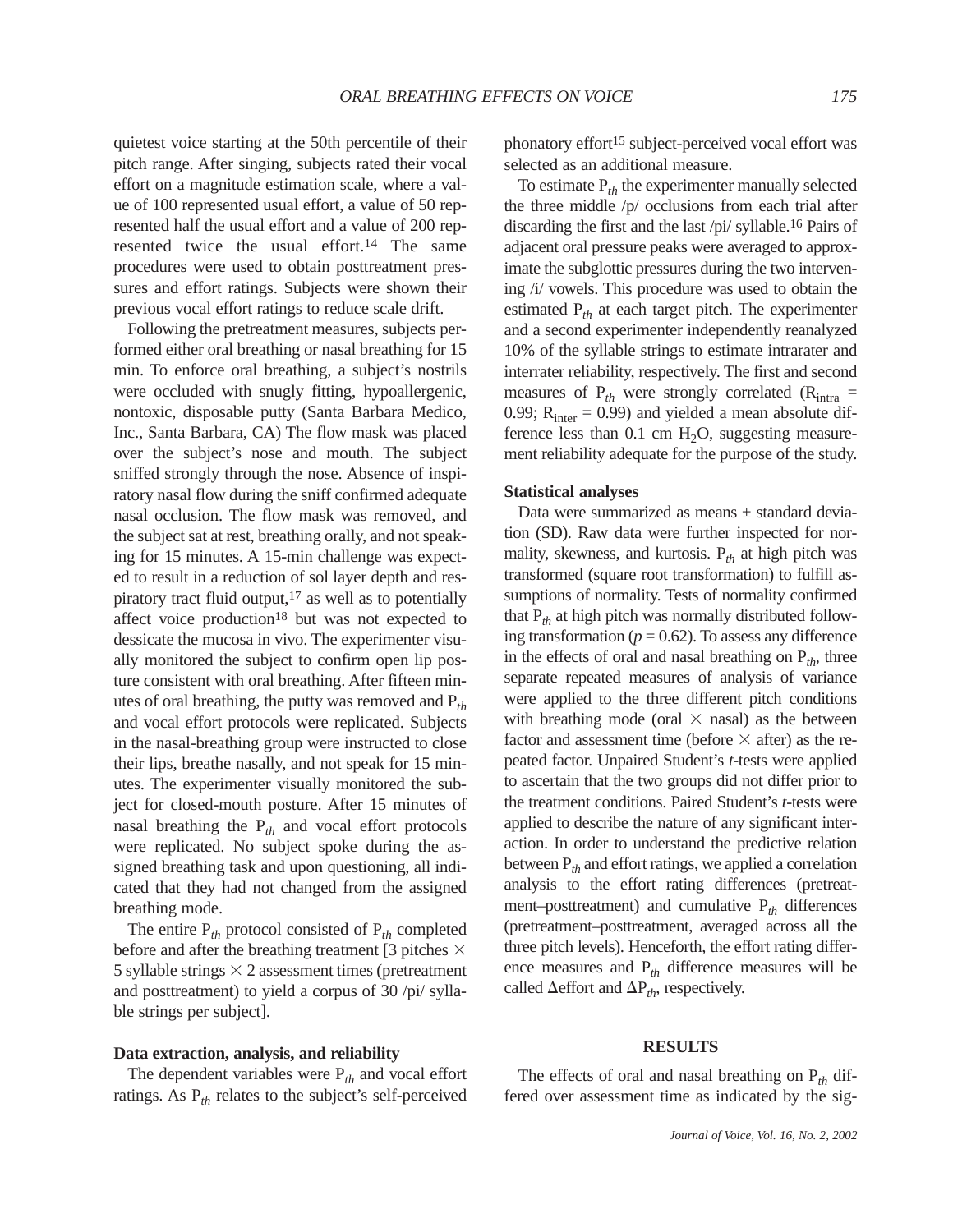nificant interactions at low pitch  $(F = 52.37, p < 0.01,$ Figure 1), comfortable pitch  $(F = 21.23, p < 0.01,$ Figure 2) and high pitch  $(F = 14.93, p < 0.01,$  Figure 3). For the low-pitch condition (Figure 1), oral breathing increased the mean  $P_{th}$  by 0.8  $\pm$  0.4 cm

 $H<sub>2</sub>O$  ( $t = 6.30$ ,  $p < 0.01$ ) while nasal breathing decreased mean P<sub>th</sub> by  $0.7 \pm 0.4$  cm H<sub>2</sub>O ( $t = 4.10$ ,  $p <$ 0.01). This finding was replicated at comfortable pitch (Figure 2) where oral breathing increased the mean  $P_{th}$  by  $0.8 \pm 0.4$  cm  $H_2O$  ( $t = -6.49$ ,  $p < 0.01$ )



**FIGURE 1.** The interaction plot for assessment time versus breathing mode at low pitch. Filled bars represent mean  $P_{th} \pm SD$  for nasal breathers and hatched bars represent mean  $P_{th} \pm SD$  for oral breathers before and after the breathing task.



## **Assesment Time**

**FIGURE 2.** The interaction plot for assessment time versus breathing mode at comfortable pitch. Filled bars represent mean  $P_{th} \pm SD$  for nasal breathers and hatched bars represent mean  $P_{th} \pm SD$  for oral breathers before and after the breathing task.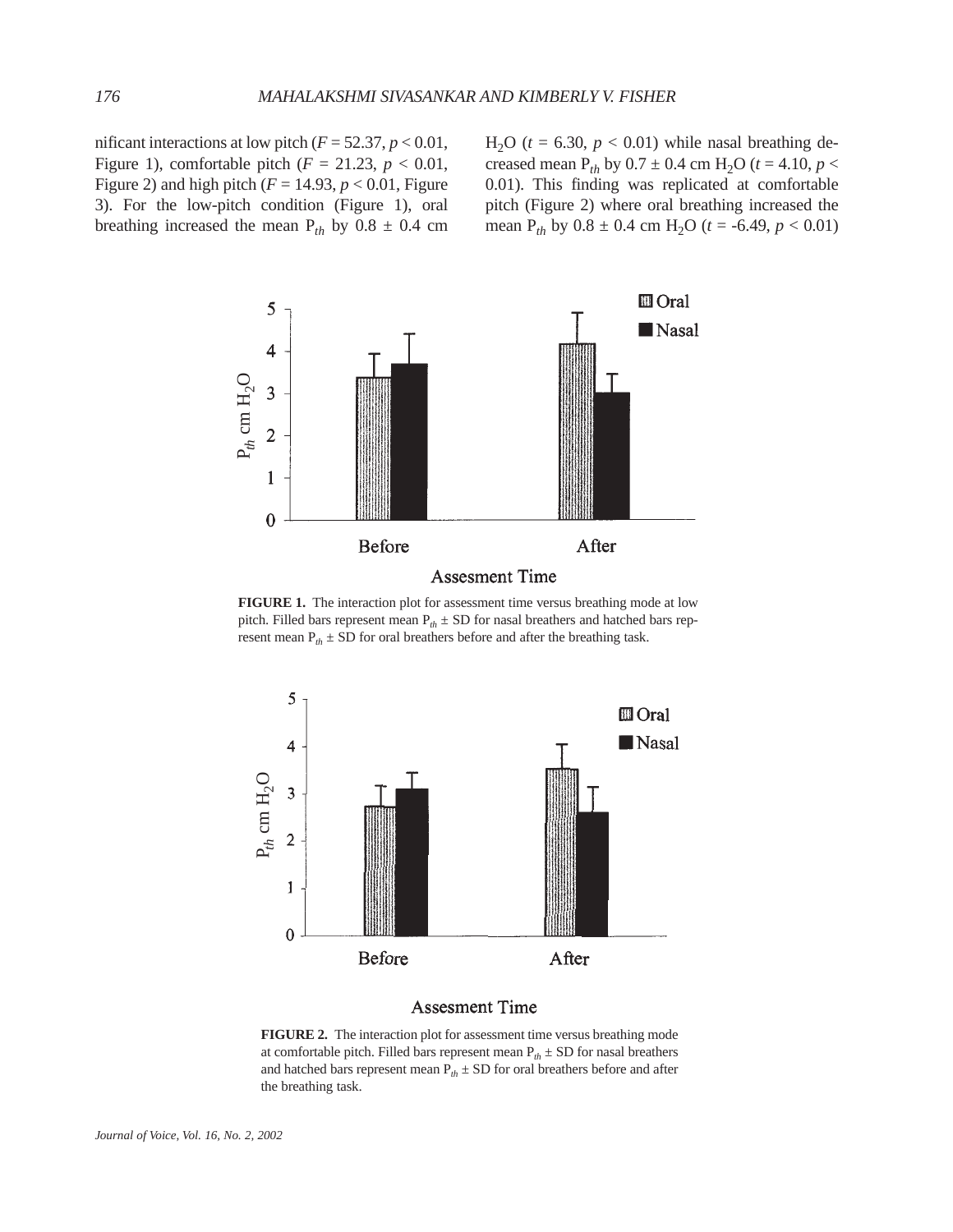

**FIGURE 3.** The interaction plot for assessment time versus breathing mode at high pitch. Filled bars represent mean  $P_{th} \pm SD$  for nasal breathers and hatched bars represent mean  $P_{th} \pm SD$  for oral breathers before and after the breathing task.

while nasal breathing decreased mean  $P_{th}$  by 0.5  $\pm$ 0.3 cm H<sub>2</sub>O ( $t = 5.73$ ,  $p < 0.01$ ). At high pitch (Figure 3) nasal breathing significantly decreased mean  $P_{th}$  by  $0.9 \pm 0.5$  cm H<sub>2</sub>O ( $t = 3.68$ ,  $p < 0.01$ ); but the slight increase in mean  $P_{th}$  with oral breathing (0.7  $\pm$ 0.6 cm H<sub>2</sub>O) was not significant ( $t = 0.10$ ). Comparisons of pretreatment  $P_{th}$  at the three pitches confirmed that the two groups did not differ in P*th* prior to treatment ( $p > 0.10$ ).

Effort ratings for individual subjects are depicted in Figure 4. Subjects in the oral-breathing group (filled bars) reported a mean increase in vocal effort of  $24 \pm 13.5$ , while subjects in the nasal-breathing group (stippled bars) reported a mean decrease in vocal effort by  $20 \pm 17$ . Figure 5 shows the relation between ∆P*th* and ∆effort. For each subject ∆effort is represented on the ordinate, while the  $\Delta P_{th}$  value is represented on the abcissa. Data for oral-breathing subjects are denoted by filled squares. Data for 6 of 10 oral breathers are in the lower left quadrant; that is, increased  $P_{th}$  with oral breathing was associated with a perceived increase in vocal effort during singing. Two oral-breathing subjects (S15, S17) reported a decrease in vocal effort following oral breathing (Figure 5, upper left quadrant), and two

oral-breathing subjects (S18, S19) did not report a change in effort. The majority of nasal breathers (unfilled circles) are in the upper right quadrant; that is, decreased P*th* with nasal breathing was associated with a perceived reduction in vocal effort during singing. Three of the 10 nasal breathers (S4, S6, S9) did not report a change in vocal effort. Over all subjects, Pearson product-moment correlation of 0.70 suggested that 49% of the variance in ∆effort was predicted by  $\Delta P_{th}$ .

## **DISCUSSION**

This study confirmed the hypothesis that oral breathing, but not nasal breathing, would increase P*th*. Consistent with prior research, increased P*th* was perceptually salient to the majority of subjects as an increase in vocal effort.<sup>14,19</sup> That superficial drying of the vocal folds increases P*th* has been demonstrated elsewhere in vitro.6,7,20 In human studies the dependence of P*th* on hydration was demonstrated by using methods that potentially reduce both systemic and superficial hydration simultaneously.4,14,15,19 The study reported here is the first to show adverse effects of short-term (15 minute) oral breathing on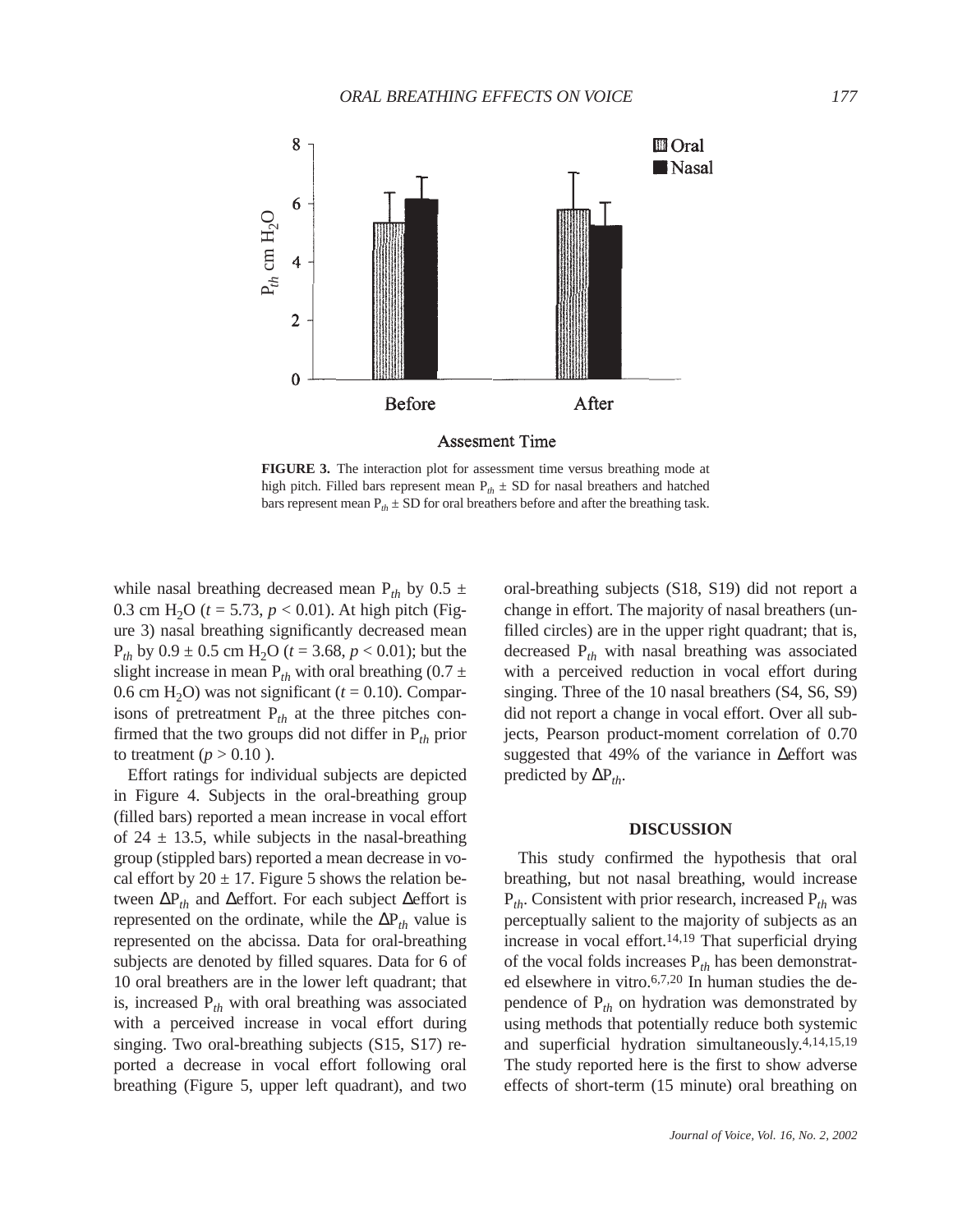

FIGURE 4. Mean  $\Delta$  effort ratings (pretreatment–posttreatment) for individual subjects. Nasal breathers and oral breathers are represented by *stippled* and *filled bars*, respectively. *Filled stars* represent subjects who showed no change in their vocal effort.



**FIGURE 5.** Scatterplot of relation between  $\Delta P_h$  (pretreatment–posttreatment) and  $\Delta$ effort ratings (pretreatment–posttreatment) for individual subjects. Oral and nasal breathers are represented by *filled squares* and *unfilled circles,* respectively. Overall, 49% of the variance in  $\Delta P_{th}$  was represented by the variance in effort.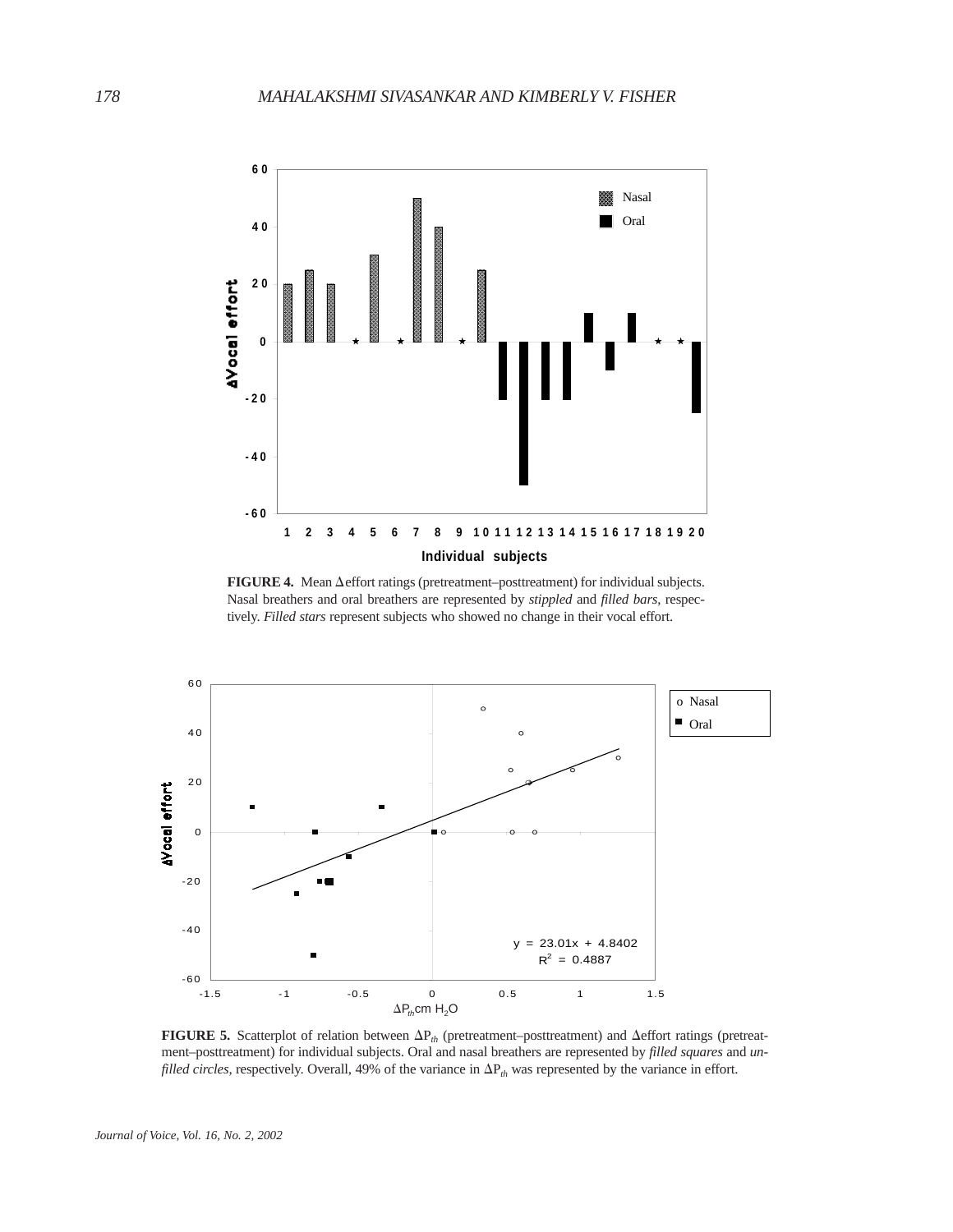normal healthy subjects, effects that are most likely the result of superficial dehydration. The humidity level of 20% used in this study was less extreme than that reported previously (e.g., dessicated air and  $100\%$  humidity)<sup>18</sup> and was typical for the environment in which the subjects spent most days.

We propose that the increased P*th* and vocal effort with oral breathing may be due to reduced depth of the sol layer (luminal surface water) from the vocal fold as in the airway in general.21–23 In humans, oral breathing reduced the depth of the sol layer, decreased mucociliary clearance and impaired ciliary beat frequency in tracheal epithelia21,22,24,25 In studies of dogs in vivo12,13 and guinea pig tracheal epithelium in vitro,26 oral breathing or dry air inhalation, respectively, reduced the depth of the sol layer increasing its osmolarity. Other animal studies demonstrated that water loss from the sol layer, induced by oral breathing, increased the viscosity of respiratory epithelia and overlying mucus,12,13,27,28 increased tracheal mucus velocity, decreased mucociliary clearance,29–32 and increased spinnability of mucus.23 That oral breathing causes superficial dehydration of the sol layer has been widely acknowledged.

The sol layer is believed to be responsible for protecting the vocal folds, maintaining them in a mobile state, and assisting vibration by lubrication.<sup>11,33</sup> The mechanisms by which superficial dehydration maintains low P*th* remains a matter of speculation. In 1988, Titze8 proposed a model relating high P*th* to increased viscosity and stiffness of vocal fold mucosa. The separate and important role of the sol layer overlying the mucosa has not been included. We consider that superficial hydration may smooth the vocal fold surface, thereby reducing drag and thus glottal resistance. Conversely, loss of superficial hydration might be expected to increase resistance particularly when flow rates are high (reducing the boundary layer depth) and the vocal folds are thicker, thereby allowing any superficial roughness to be "seen" by flow. This might be supported by the larger effect size observed at low and comfort pitches, rather than at high-pitch phonation. Adhesion of mucus also increases with dehydration of the sol layer.34 Increased work of adhesion of respiratory tract mucus following oral breathing would be expected to reduce the

ease of vocal fold separation requiring greater P*th*. While short-term oral breathing potentially induced only superficial dehydration of the sol layer, this resulted in a magnitude of increase in  $P_{th}$  comparable to previous studies that potentially challenged both systemic and superficial hydration simultaneously.4,15 The present study thus highlights the need for phonatory theory to include the separate and important role of the sol layer in lowering  $P_{th}$ .

P*th* showed frequency dependent behavior, with greater  $P_{th}$  at 80th percentile pitch than  $P_{th}$  at 10th and 20th percentile pitches. This finding is in agreement with the biomechanical model associating higher  $P_{th}$  with increased stiffness, mucosal wave velocity, and decreased thickness of vocal fold tissue, occurring at higher pitch. It also replicates other reports that subglottal pressures tend to be greatest for high pitches in humans.<sup>4,15</sup>

Individual subjects varied in the magnitude of ∆P*th* and ∆effort. The individual variation could be due to differences in homeostatic mechanisms that maintain vocal fold hydration. Studies on excised canine respiratory airway epithelia have shown increases in osmolality of the airway surface liquid by 50 mosm following oral breathing.12,13 It has been proposed that increased luminal osmolality draws water from the epithelium toward the airway surface.35–38 Airway epithelia must regulate water and ion transport $26,39,40$ and can compensate for increases in luminal osmolality. In the vocal folds  $Na^+ - K^+$ -ATPase contributes to bidirectional, transepithelial water fluxes providing a mechanism for regulating the superficial hydration of the vocal folds.11 Additionally, transepithelial water flux of the airway may be regulated by sympathetic and parasympathetic tone<sup>41</sup> which also likely varies across individuals.

A related finding was the decrease in P*th*, and associated vocal effort induced by nasal breathing. While the effects of motor learning on lowering P*th* cannot be excluded, nasal breathing may also decrease  $P_{th}$  by hydrating the air above the ambient level supplied to the subjects. A study in humans who breathed orally or nasally showed 95% humidity of air at the pharynx during nasal breathing compared to 75% humidity of air at the pharynx following oral breathing.<sup>42</sup> Based on a mathematical model,<sup>21</sup>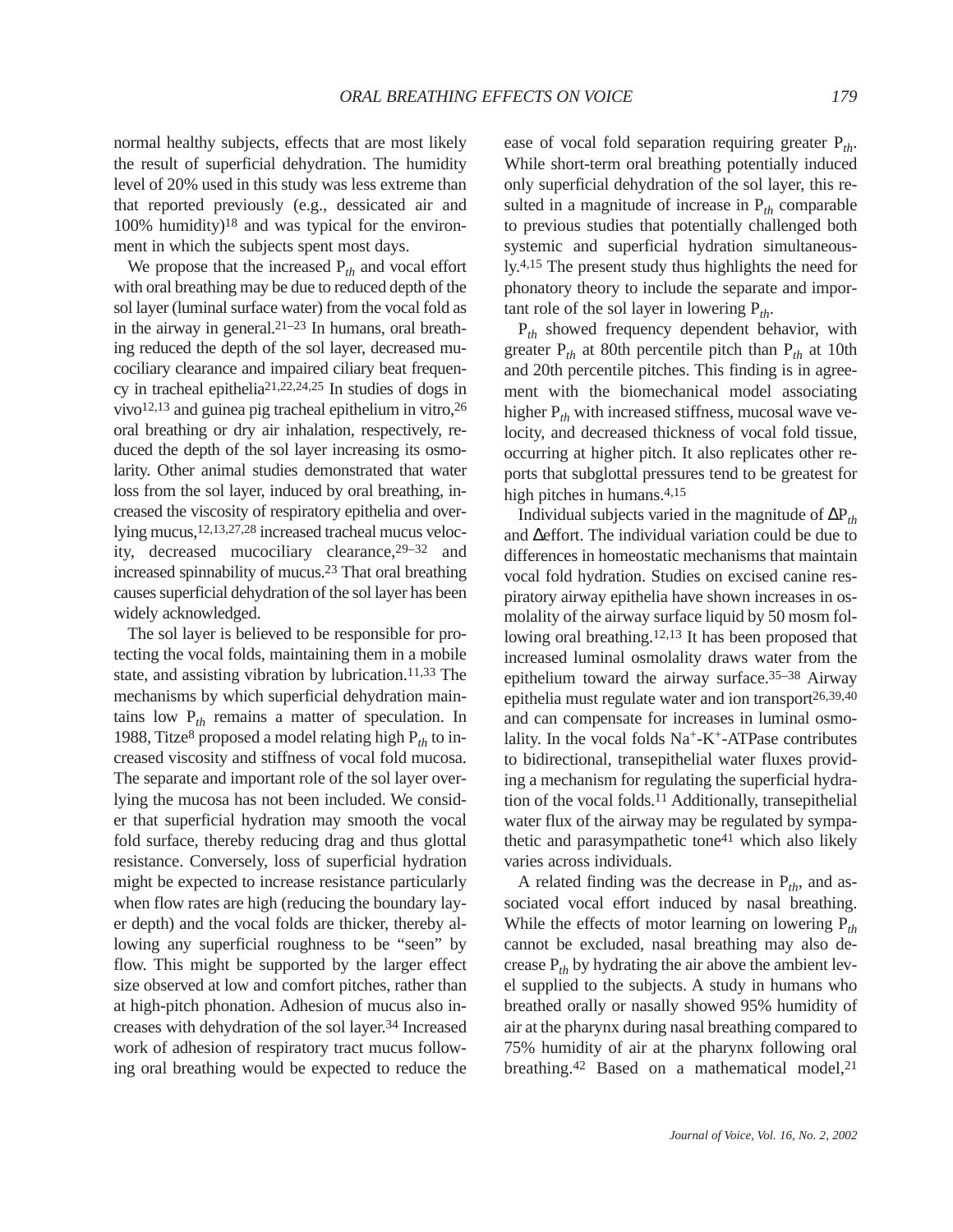Daviskas et al<sup>22</sup> also demonstrated greater water loss for mouth breathing compared to nasal breathing. Generally, one role of the nasal mucosa is to condition the hydration of inspired air. A lowering of P*th* decreases expiratory effort to initiate phonation, potentially decreasing amplitude, collision, and shear stress of oscillation. Reduction of collision and shear stresses may aid prevention of voice pathologies. The ability to breathe nasally could have important implications in preventing voice disorders. It has been believed that pharmacological agents such as antihistamines and sympathomimetics result in laryngeal dryness.43 Some speakers avoid such drying medication. It is possible, however, that these medications obviate oral breathing thereby facilitating nasal breathing and better conditioning of inspired air.

We considered that the decrease in P*th* following nasal breathing could be attributed partly to motor learning. If this is the case, repeated assessment could have led to the decrease in P*th*. If motor learning contributed to the decreased P*th* observed with nasal breathing, the adverse effects of oral breathing become even more significant, with oral breathing increasing P*th* despite the effects of motor learning in the opposite direction.

# **CONCLUSIONS**

The results from the present study indicate that P*th* is potentially regulated by the sol layer, which maintains superficial hydration of the vocal folds. Currently, models of phonation do not consider the significant but separate role of the sol layer in regulating P*th*. Professional voice users engage in prolonged periods of oral breathing, which increases P*th* and could thereby predispose individuals to vocal pathology. Our findings emphasize the important role of oral breathing in superficial laryngeal dryness and the need for developing strategies to prevent these adverse effects.

**Acknowledgements:** The authors gratefully acknowledge Steve Charous for assistance with videostroboscopic interpretation and Danielle Lodewyck for reliability analyses. This work was supported by Grant number 1K08DC00168 from The National Institute of Deafness and Other Communication Disorders to the second author (KVF).

### **REFERENCES**

- 1. Bradley M. Prevention and correction of voice disorders in singers. *NATS Bull*. 1980;36(5):38–41.
- 2. Colton RH, Casper JK. *Understanding Voice Problems: A Physiological Perspective for Diagnosis and Treatment.* 2nd ed. Baltimore, Md: Williams & Wilkins; 1996.
- 3. Sataloff RT. The professional voice: part 3. Common diagnosis and treatments. *J Voice*. 1987;1(3):283–292.
- 4. Verdolini KM, Titze IR, Druker DG. Changes in phonation threshold pressure with induced conditions of hydration. *J Voice*. 1990;4(2):142–151.
- 5. Kilburn K. A hypothesis for pulmonary clearance and its implications. *Am Rev Respir Dis.* 1968;98:449–463.
- 6. Finkelhor BK, Titze IR, Durham PL. The effects of viscosity changes in the vocal folds on the range of oscillation. *J Voice*. 1988;1(4):320–335.
- 7. Jiang J, Verdolini K, Aquino B, Ng J, Hanson D. Effects of dehydration on phonation in excised canine larynges. *Ann Otol Rhinol Laryngol.* 2000;109:568–575.
- 8. Titze IR. The physics of small amplitude oscillations of the vocal folds. *J Acoust Soc Am*. 1988;83(4):1536–1552.
- 9. Titze I. Phonation threshold pressure: a missing link in glottal aerodynamics. *J Acoust Soc Am*. 1992;91(5):2926–2935.
- 10. Chan RW, Titze IR. Viscoelastic shear properties of human vocal fold mucosa: measurement methodology and empirical results. *J Acoust Soc Am*. 1999;106(4):2008–2019.
- 11. Fisher K, Telser A, Phillips J, Yeates D. Regulation of vocal fold transepithelial water fluxes. *J Appl Physiol.* 2001; 91:1401–1411.
- 12. Man SP, Adams GK, Proctor DF. Effect of temperature, relative humidity, and mode of breathing on canine airway secretion. *J Appl Physiol*. 1979;50(3):613–620.
- 13. Boucher RC, Stutts MJ, Bromberg PA, Gatzy JT. Regional differences in airway surface liquid composition. *J Appl Physiol.* 1981;50(3):610–620.
- 14. Verdolini-Marston K, Sandage M, Titze I. Effect of hydration treatment on laryngeal nodules and polyps and related voice measures. *J Voice*. 1994;8:30–47.
- 15. Verdolini K, Titze IR, Fennel A. Dependence of phonatory effort on hydration level. *J Speech Hear Res.* 1994;37(5):1001–1007.
- 16. Fisher K, Swank P. Estimating phonation threshold pressure. *J Speech Hear Res.* 1997;40:1122–1129.
- 17. Chen B, Yeates D. Ion transport and regulation of respiratory tract fluid output in dogs. *J Appl Physiol.* 2001;90: 821–831.
- 18. Hemler RJ, Wienke GH, Dejonckere PH. The effect of relative humidity of inhaled air on acoustic parameters of voice in normal subjects. *J Voice.* 1997;11:295–300.
- 19. Fisher KV, Ligon J, Sobecks JL, Roxe DM. Phonatory effects of body fluid removal. *J Speech Hear Res*. 2001; 44(2):354–367.
- 20. Jiang J, Ng J, Hanson D. The effects of rehydration on phonation in excised canine larynges. *J Voice.* 1999;13(1): 51–59.